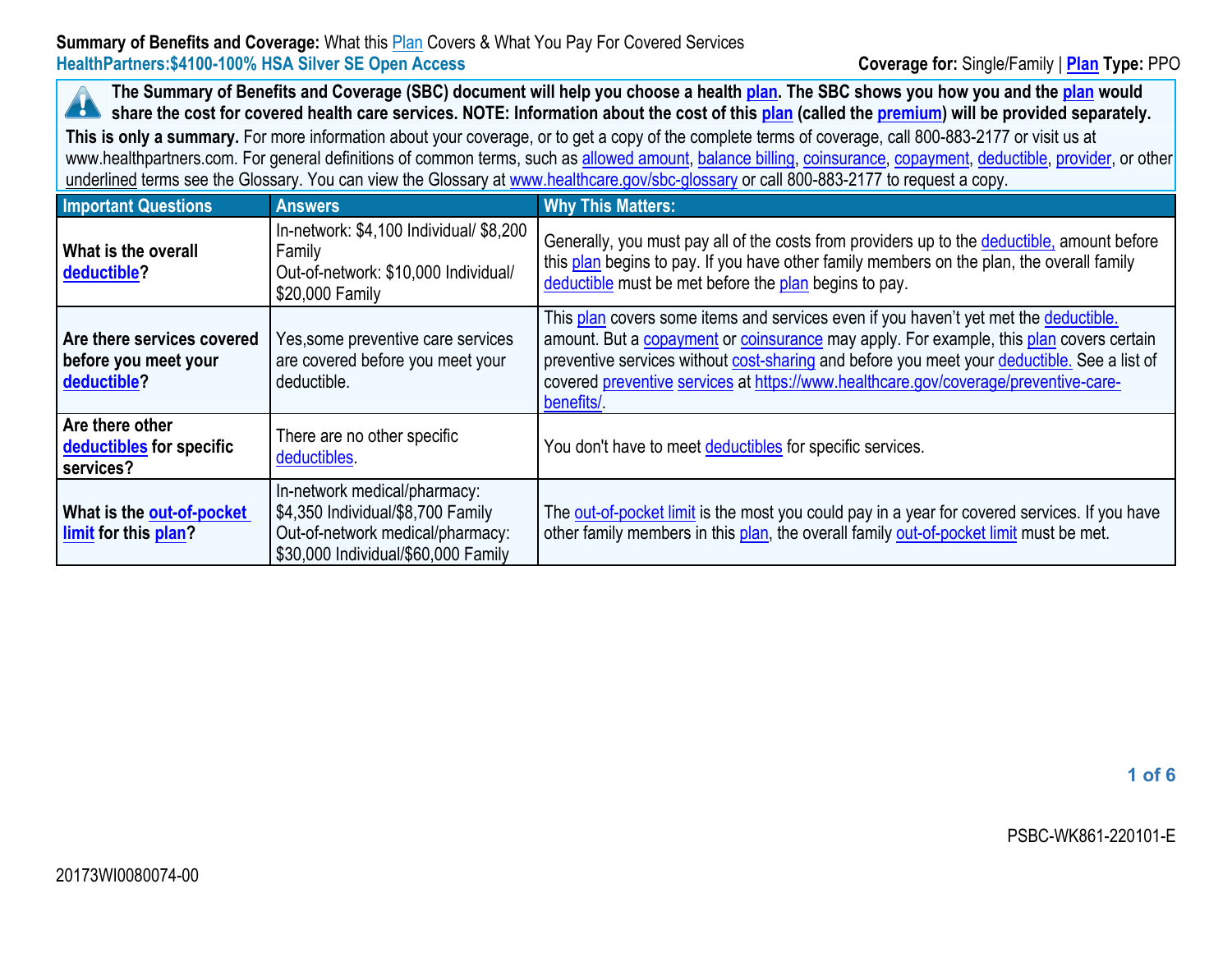| <b>Important Questions</b>                          | <b>Answers</b>                                                                                                             | <b>Why This Matters:</b>                                                                                                                                                                                                                                                                                                                                                                                                                                                             |
|-----------------------------------------------------|----------------------------------------------------------------------------------------------------------------------------|--------------------------------------------------------------------------------------------------------------------------------------------------------------------------------------------------------------------------------------------------------------------------------------------------------------------------------------------------------------------------------------------------------------------------------------------------------------------------------------|
| What is not included in the<br>out-of-pocket limit? | Premium, balance-billed charges<br>(unless balanced billing is prohibited),<br>and health care this plan doesn't<br>cover. | Even though you pay these expenses, they don't count toward the out-of-pocket limit.                                                                                                                                                                                                                                                                                                                                                                                                 |
| Will you pay less if you use<br>a network provider? | Yes, See<br>www.healthpartners.com/openaccess<br>or call 1-800-883-2177 for a list of in-<br>network providers.            | This plan uses a provider network. You will pay less if you use a provider in the plan's<br>network. You will pay the most if you use an out-of-network provider, and you might<br>receive a bill from a provider for the difference between the provider's charge and what<br>your plan pays (balance billing). Be aware, your network provider might use an out-of-<br>network provider for some services (such as lab work). Check with your provider before<br>you get services. |
| Do you need a referral to<br>see a specialist?      | <b>No</b>                                                                                                                  | You can see the in-network specialist you choose without a referral.                                                                                                                                                                                                                                                                                                                                                                                                                 |



All **[copayment](https://www.healthcare.gov/sbc-glossary/#copayment)** and **[coinsurance](https://www.healthcare.gov/sbc-glossary/#coinsurance)** costs shown in this chart are after your **[deductible](https://www.healthcare.gov/sbc-glossary/#deductible)** has been met, if <sup>a</sup> **[deductible](https://www.healthcare.gov/sbc-glossary/#deductible)** applies.

|                                                              |                                                     | <b>What You Will Pay</b>                                                                                       |                                                                                  |                                                                                                                                                                 |  |
|--------------------------------------------------------------|-----------------------------------------------------|----------------------------------------------------------------------------------------------------------------|----------------------------------------------------------------------------------|-----------------------------------------------------------------------------------------------------------------------------------------------------------------|--|
| <b>Common</b><br><b>Medical Event</b>                        | <b>Services You May Need</b>                        | <b>Network Provider</b><br>(You will pay the<br>least)                                                         | <b>Out-of-Network</b><br><b>Provider</b><br>(You will pay the most)              | <b>Limitations, Exceptions, and Other Important</b><br><b>Information</b>                                                                                       |  |
| If you visit a health<br>care provider's<br>office or clinic | Primary care visit to treat an<br>injury or illness | Primary Office Visit:<br>0% coinsurance<br>Convenience Care:<br>0% coinsurance<br>Virtuwell: 0%<br>coinsurance | Primary Office Visit: 50%<br>coinsurance<br>Convenience Care: 50%<br>coinsurance | None                                                                                                                                                            |  |
|                                                              | <b>Specialist visit</b>                             | 0% coinsurance                                                                                                 | 50% coinsurance                                                                  | None                                                                                                                                                            |  |
|                                                              | Preventive care/screening/<br>immunization          | No charge                                                                                                      | 50% coinsurance                                                                  | You may have to pay for services that aren't<br>preventive. Ask your provider if the services needed<br>are preventive. Then check what your plan will pay for. |  |
| If you have a test                                           | Diagnostic test (x-ray, blood<br>work)              | 0% coinsurance                                                                                                 | 50% coinsurance                                                                  | None                                                                                                                                                            |  |
|                                                              | Imaging (CT/PET scans,<br>MRI <sub>s</sub> )        | 0% coinsurance                                                                                                 | 50% coinsurance                                                                  | None                                                                                                                                                            |  |
| If you need drugs<br>to treat your illness                   | Generic drugs                                       | Formulary: 0%<br>coinsurance                                                                                   | Formulary: 50%<br>coinsurance at retail, mail                                    | 31 day supply retail / 93 day supply mail order.<br>Formulary insulin covered with no member cost-                                                              |  |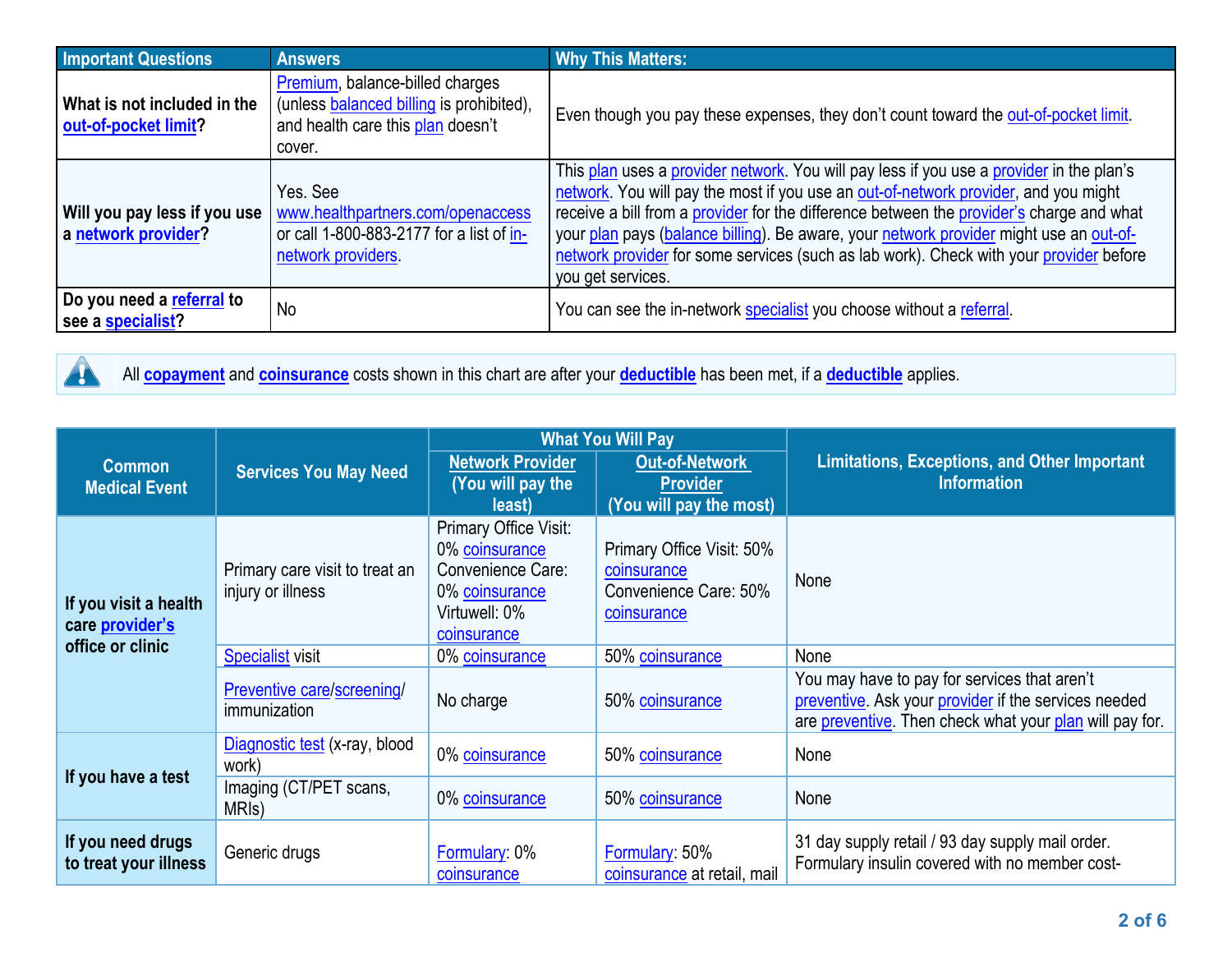|                           | <b>What You Will Pay</b>       |                         |                             |                                                                |  |
|---------------------------|--------------------------------|-------------------------|-----------------------------|----------------------------------------------------------------|--|
| <b>Common</b>             | <b>Services You May Need</b>   | <b>Network Provider</b> | <b>Out-of-Network</b>       | <b>Limitations, Exceptions, and Other Important</b>            |  |
| <b>Medical Event</b>      |                                | (You will pay the       | <b>Provider</b>             | <b>Information</b>                                             |  |
|                           |                                | least)                  | (You will pay the most)     |                                                                |  |
| or condition              |                                | Non-formulary: 20%      | not covered                 | sharing after a \$25 benefit cap per prescription per          |  |
| More information          |                                | coinsurance             | Non-formulary: 50%          | month.                                                         |  |
| about <b>prescription</b> |                                |                         | coinsurance at retail, mail |                                                                |  |
| drug coverage is          |                                |                         | not covered                 |                                                                |  |
| available at              | Formulary brand drugs          | 0% coinsurance          | 50% coinsurance at          |                                                                |  |
| healthpartners.com/       |                                |                         | retail, mail not covered    |                                                                |  |
| genericsadvantagerx       | Non-formulary brand drugs      | 20% coinsurance         | 50% coinsurance at          |                                                                |  |
|                           |                                |                         | retail, mail not covered    |                                                                |  |
|                           |                                |                         |                             | Specialty drugs are limited to drugs on the specialty          |  |
|                           | <b>Specialty drugs</b>         | 0% coinsurance          | Not covered                 | drug list and must be obtained from a designated               |  |
|                           |                                |                         |                             | vendor.                                                        |  |
| If you have               | Facility fee (e.g., ambulatory | 0% coinsurance          | 50% coinsurance             | None                                                           |  |
| outpatient surgery        | surgery center)                |                         |                             |                                                                |  |
|                           | Physician/surgeon fees         | 0% coinsurance          | 50% coinsurance             | None                                                           |  |
|                           |                                |                         |                             |                                                                |  |
|                           | <b>Emergency room care</b>     | 0% coinsurance          | 0% coinsurance              | Out-of-network services apply to the in-network                |  |
| If you need               |                                |                         |                             | deductible.                                                    |  |
| immediate medical         | <b>Emergency medical</b>       | 0% coinsurance          | 0% coinsurance              | Out-of-network services apply to the in-network                |  |
| attention                 | transportation                 |                         |                             | deductible.                                                    |  |
|                           | <b>Urgent care</b>             | 0% coinsurance          | 0% coinsurance              | Out-of-Network services apply to the in-network<br>deductible. |  |
|                           | Facility fee (e.g., hospital   |                         |                             |                                                                |  |
| If you have a             | room)                          | 0% coinsurance          | 50% coinsurance             | None                                                           |  |
| hospital stay             | Physician/surgeon fees         | 0% coinsurance          | 50% coinsurance             | None                                                           |  |
| If you need mental        |                                |                         |                             |                                                                |  |
| health, behavioral        | <b>Outpatient services</b>     | 0% coinsurance          | 50% coinsurance             |                                                                |  |
| health, or                |                                |                         |                             |                                                                |  |
| substance abuse           | Inpatient services             | 0% coinsurance          | 50% coinsurance             | None                                                           |  |
| needs                     |                                |                         |                             |                                                                |  |
|                           |                                |                         |                             | Depending on the type of services, a copayment,                |  |
|                           | Office visits                  | No charge               | 50% coinsurance             | coinsurance, or deductible may apply.                          |  |
| If you are pregnant       | Childbirth/delivery            |                         |                             |                                                                |  |
|                           | professional services          | 0% coinsurance          | 50% coinsurance             | None                                                           |  |
|                           | Childbirth/delivery facility   | 0% coinsurance          | 50% coinsurance             | None                                                           |  |
|                           | services                       |                         |                             |                                                                |  |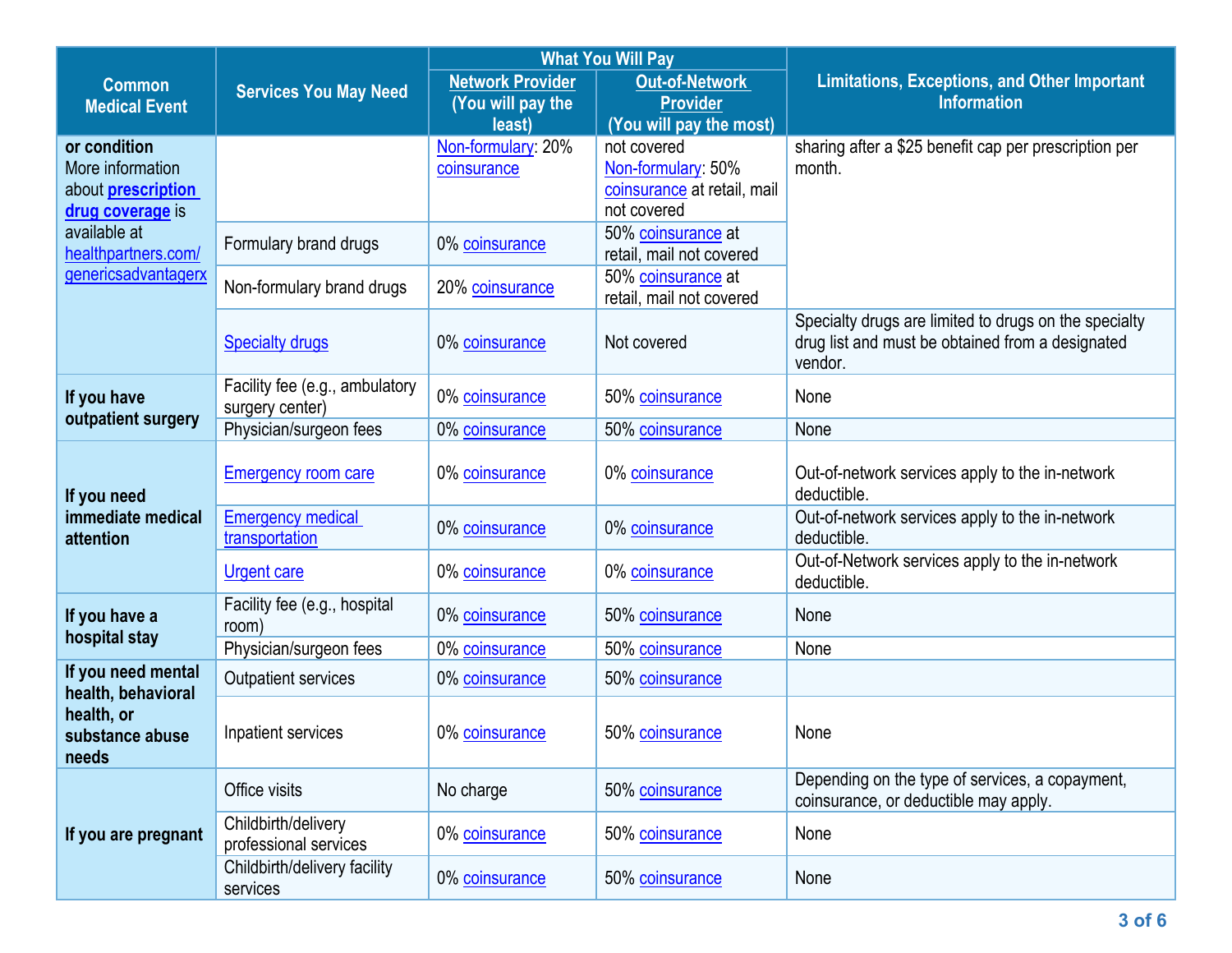|                                                                         | <b>Services You May Need</b>         | <b>What You Will Pay</b> |                         |                                                       |  |
|-------------------------------------------------------------------------|--------------------------------------|--------------------------|-------------------------|-------------------------------------------------------|--|
| <b>Common</b><br><b>Medical Event</b>                                   |                                      | <b>Network Provider</b>  | <b>Out-of-Network</b>   | <b>Limitations, Exceptions, and Other Important</b>   |  |
|                                                                         |                                      | (You will pay the        | <b>Provider</b>         | <b>Information</b>                                    |  |
|                                                                         |                                      | least)                   | (You will pay the most) |                                                       |  |
| If you need help<br>recovering or have<br>other special<br>health needs | Home health care                     | 0% coinsurance           | 50% coinsurance         | 60 visits per calendar year                           |  |
|                                                                         | <b>Rehabilitation services</b>       | 0% coinsurance           | 50% coinsurance         | Limited to 20 visits each per calendar year           |  |
|                                                                         | <b>Habilitation services</b>         | 0% coinsurance           | 50% coinsurance         | Limited to 20 visits each per calendar year           |  |
|                                                                         | <b>Skilled nursing care</b>          | 0% coinsurance           | 50% coinsurance         | 30 days per period of confinment                      |  |
|                                                                         | Durable medical equipment            | 0% coinsurance           | 50% coinsurance         | None                                                  |  |
|                                                                         | <b>Hospice services</b>              | 0% coinsurance           | 50% coinsurance         | Respite care is limited to 5 days per episode and     |  |
|                                                                         |                                      |                          |                         | respite care and continuous care combined are limited |  |
|                                                                         |                                      |                          |                         | to 30 days.                                           |  |
| If your child needs<br>dental or eye care                               | Children's eye exam                  | No charge                | 50% coinsurance         | None                                                  |  |
|                                                                         | Children's glasses<br>0% coinsurance |                          | Not covered             | Limited to one pair of eyeglasses (lenses and frames) |  |
|                                                                         |                                      |                          |                         | or one pair of contact lenses per calendar year.      |  |
|                                                                         | Children's dental check-up           | No charge                | 50% coinsurance         | None                                                  |  |

## **[Excluded](https://www.healthcare.gov/sbc-glossary/#excluded-services) Services & Other Covered Services:**

Services Your [Plan](https://www.healthcare.gov/sbc-glossary/#plan) Generally Does NOT Cover (Check your policy or plan document for more information and a list of any other excluded [services](https://www.healthcare.gov/sbc-glossary/#excluded-services).) • Acupuncture • Infertility treatment **•** Private-duty nursing Bariatric surgery Long-term care Routine foot care **•** Cosmetic surgery with the exception of port wine stain removal and reconstructive surgery • Non-emergency care when traveling outside the U.S. • Weight loss programs Other Covered Services (Limitations may apply to these services. This isn't a complete list. Please see your [plan](https://www.healthcare.gov/sbc-glossary/#excluded-services) document.) • Chiropractic care  $\bullet$  Hearing aids (Adult) • Dental care (Children)  $\bullet$  Routine eye care (Adult)

Your Rights to Continue Coverage: There are agencies that can help if you want to continue your coverage after it ends. The contact information for those agencies is: Your plan at 1-800-883-2177, the Department of Labor'<sup>s</sup> Employee Benefits Security Administration at 1-866-444-EBSA (3272) or www.dol.gov/ebsa/healthreform or the Wisconsin Office of the Commissioner of Insurance at 608-266-0103 / 1-800-236-8517. Other coverage options may be available to you too, including buying individual insurance coverage through the Health Insurance [Marketplace](https://www.healthcare.gov/sbc-glossary/#marketplace). For more information about the Marketplace, visit www.HealthCare.gov or call 1-800-318-2596.

Your Grievance and [Appeals](https://www.healthcare.gov/sbc-glossary/#appeal) Rights: There are agencies that can help if you have a complaint against your [plan](https://www.healthcare.gov/sbc-glossary/#plan) for a denial of a [claim](https://www.healthcare.gov/sbc-glossary/#claim). This complaint is called a [grievance](https://www.healthcare.gov/sbc-glossary/#grievance) or [appeal](https://www.healthcare.gov/sbc-glossary/#appeal). For more information about your rights, look at the explanation of benefits you will receive for that medical [claim](https://www.healthcare.gov/sbc-glossary/#claim). Your [plan](https://www.healthcare.gov/sbc-glossary/#plan) documents also provide complete information to submit a [claim](https://www.healthcare.gov/sbc-glossary/#claim), [appeal](https://www.healthcare.gov/sbc-glossary/#appeal), or a [grievance](https://www.healthcare.gov/sbc-glossary/#grievance) for any reason to your [plan](https://www.healthcare.gov/sbc-glossary/#plan). For more information about your rights, this notice, or assistance, contact: Your [plan](https://www.healthcare.gov/sbc-glossary/#plan) at 1-800-883-2177, the Department of Labor'<sup>s</sup> Employee Benefits Security Administration at 1-866-444-EBSA (3272) or www.dol.gov/ebsa/healthreform, or the Wisconsin Office of the Commissioner of Insurance at 608-266-0103 / 1-800-236-8517. Additionally, <sup>a</sup> consumer assistance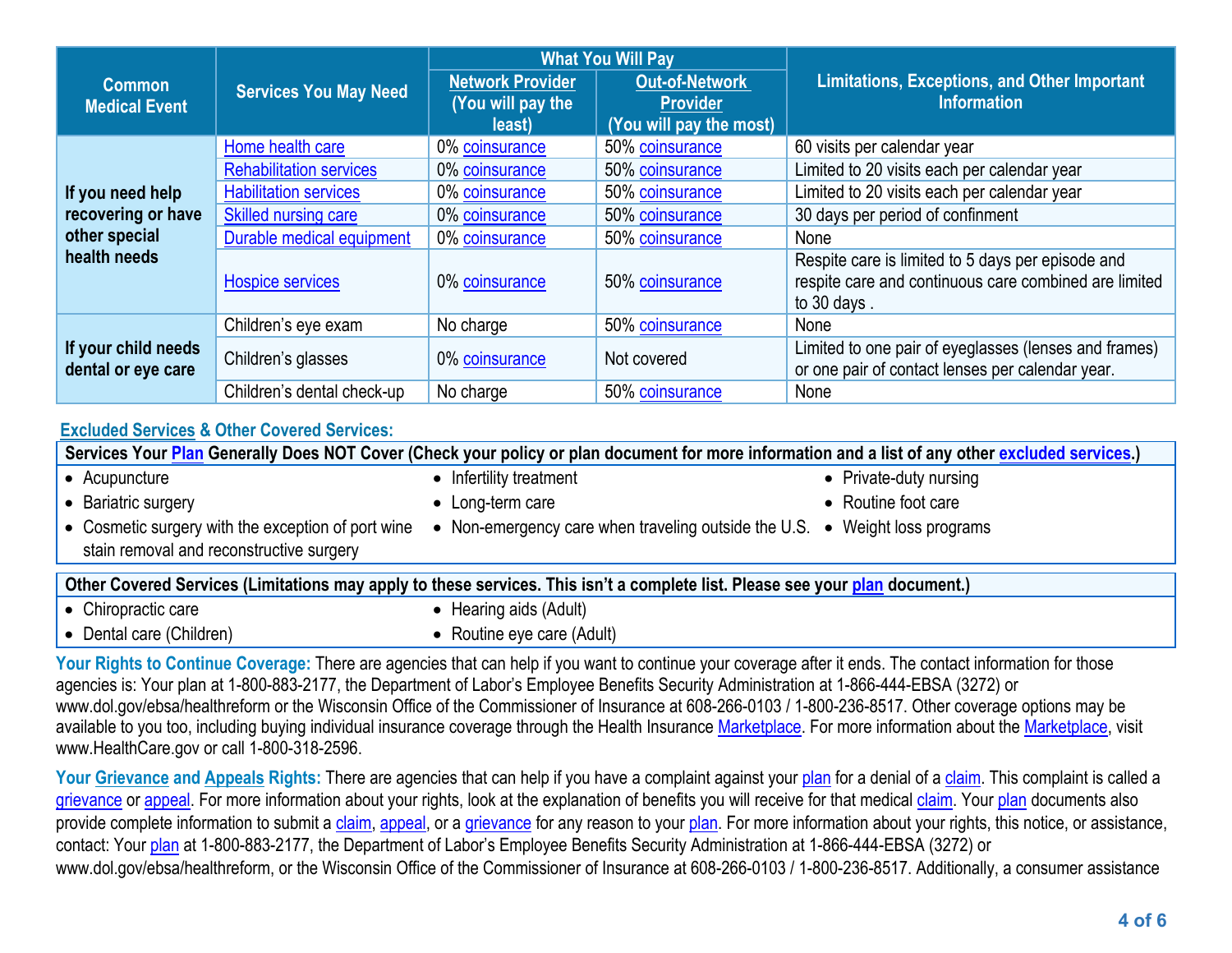program can help you file your appeal. Contact the Wisconsin Office of the Commissioner of Insurance at 608-266-0103 / 1-800-236-8517.

**Does this plan provide Minimum Essential Coverage? Yes**.

Minimum Essential [Coverage](https://www.healthcare.gov/sbc-glossary/#minimum-essential-coverage) generally includes [plan](https://www.healthcare.gov/sbc-glossary/#plan), health [insurance](https://www.healthcare.gov/sbc-glossary/#health-insurance) available through the [Marketplace](https://www.healthcare.gov/sbc-glossary/#marketplace) or other individual market policies, Medicare, Medicaid, CHIP, TRICARE, and certain other coverage. If you are eligible for certain types of Minimum Essential [Coverage](https://www.healthcare.gov/sbc-glossary/#minimum-essential-coverage), you may not be eligible for the [premium](https://www.healthcare.gov/sbc-glossary/#premium-tax-credits) tax [credit](https://www.healthcare.gov/sbc-glossary/#premium-tax-credits).

**Does this plan meet Minimum Value Standards? Yes.**

If your [plan](https://www.healthcare.gov/sbc-glossary/#plan) doesn't meet the Minimum Value [Standards](https://www.healthcare.gov/sbc-glossary/#minimum-value-standard), you may be eligible for a [premium](https://www.healthcare.gov/sbc-glossary/#premium-tax-credits) tax credit to help you pay for a plan through the [Marketplace](https://www.healthcare.gov/sbc-glossary/#marketplace).

## **Language Access Services:**

Spanish (Español): Para obtener asistencia en Español, llame al 1-866-398-9119.

Tagalog (Tagalog): Kung kailangan ninyo ang tulong sa Tagalog tumawag sa 1-800-883-2177.

Chinese (中文): 如果需要中文的帮助,请拨打这个号码1-800-883-2177.

Navajo (Dine): Dinek'ehgo shika at'ohwol ninisingo, kwiijigo holne' 1-800-883-2177.

-To see examples of how this [plan](https://www.healthcare.gov/sbc-glossary/#plan) might cover costs for a sample medical situation, see the next section.-